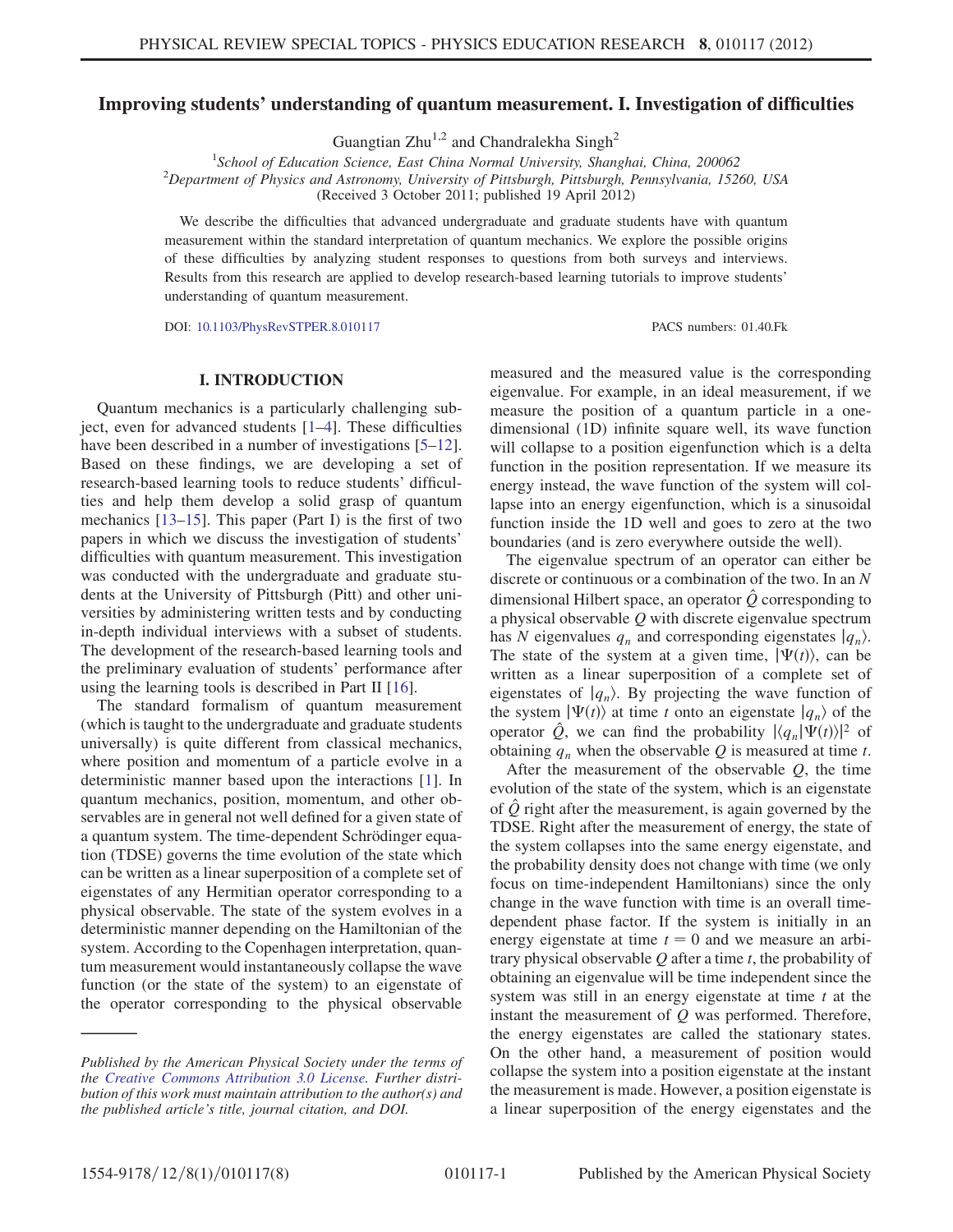different energy eigenstates in the linear superposition will evolve with different time-dependent phase factors. Therefore, the probability density after position measurement will change with time. In this case, the probability of measuring a particular value of energy will be time independent, but the probability of measuring another physical observable whose operator does not commute with the Hamiltonian will depend on time.

# II. INVESTIGATION OF STUDENTS' DIFFICULTIES

The goal of the investigation was to examine students' difficulties with quantum measurement after traditional instruction. The topics included in the investigation, such as the measurement outcomes, probability of obtaining an eigenvalue, stationary states, and eigenstates, etc., were all covered in the traditional instruction of quantum mechanics. The investigation was carried out over several years. For example, students were given the questions as part of the concept tests, quizzes, or tests depending upon the instructor's preference. Therefore, the number of students who answered a particular question varies. To simplify the mathematics and focus on the concepts related to quantum measurement, we often used the model of a 1D infinite square well during the investigation. Both open-ended questions and multiple-choice questions were administered to probe students' difficulties. We also had informal discussions with a subset of students who took the written test and formally interviewed some students to get a better understanding of students' reasoning process.

### A. Difficulty in distinguishing between eigenstates of operators corresponding to different observables

The measurement of a physical observable collapses the wave function of the quantum system into an eigenstate of the corresponding operator. Many students have difficulties distinguishing between energy eigenstates and the eigenstates of other physical observables. To investigate the pervasiveness of this difficulty in distinguishing between the eigenstates of different physical observables, one of the multiple-choice questions administered to the students was the following:

• Choose all of the following statements that are correct:

(1) The stationary states refer to the eigenstates of any operator corresponding to a physical observable.

(2) If a system is in an eigenstate of any operator that corresponds to a physical observable, it stays in that state unless an external perturbation is applied.

(3) If a system is in an energy eigenstate at time  $t = 0$ , it stays in the energy eigenstate unless an external perturbation is applied.

A. 1 only B. 3 only C. 1 and 3 only D. 2 and 3 only E. all of the above

<span id="page-1-0"></span>TABLE I. The choice distribution of 10 students answering the question about stationary state and eigenstate after traditional instruction.

| Answers        | B (correct) C | $\Box$          | Е | No answer |
|----------------|---------------|-----------------|---|-----------|
| Percentage 20% | $0\%$         | $0\%$ 10\% 50\% |   | 20%       |

The correct answer is  $B(3 \text{ only})$ . In statement (1), the stationary states should refer to the energy eigenstates only. A complete set of eigenstates of an arbitrary operator  $\ddot{Q}$ cannot be stationary states if  $\hat{Q}$  does not commute with the Hamiltonian operator  $\hat{H}$ . However, out of 10 students randomly selected from a junior-senior level quantum mechanics class, none of them gave the correct answer after traditional instruction. The distribution of students' answers is shown in Table [I.](#page-1-0) The most common incorrect choice was  $E$  (all of the above). Nearly half of the students thought that all three statements were correct because they had difficulty in differentiating between the related concepts of stationary states and eigenstates of other observables. Some students selected choice  $A$  (1 only), which is interesting because one may expect that students who claimed statement (1) was correct and understood why a stationary state is called so may think that statement (2) is correct as well. In particular, for students who claimed statement (1) is correct, statement (2) may be considered ''a system in a stationary state stays in that state unless an external perturbation is applied,'' which described the property of stationary state. However, students who selected choice A did not relate the stationary state with the special nature of the time evolution in that state.

### B. Difficulty with possible outcomes of a measurement and the expectation value of the measurement result

The following is an example of a multiple-choice question which was administered to investigate students' understanding of the possible outcomes of a measurement for a given state of a particle in a 1D infinite square well when the measurement is performed.  $\psi_1(x)$  and  $\psi_2(x)$  are the ground state and first excited state wave functions.

- An electron is in the state given by  $\frac{\psi_1(x) + \psi_2(x)}{\sqrt{2}}$ . Which one of the following outcomes could you obtain if you measure the energy of the electron?
- A.  $E_1 + E_2$
- *B.*  $(E_1 + E_2)/2$
- C. Either  $E_1$  or  $E_2$
- D. Any of  $E_n$   $(n = 1, 2, 3, ...)$
- E. Any value between  $E_1$  and  $E_2$

Because the energy eigenstates  $|\psi_n\rangle$  are orthogonal to each other,  $|\langle \psi_n | \Psi \rangle|^2 = 1/2$  for both  $n = 1$  and  $n = 2$  and  $|\langle \psi_n | \Psi \rangle|^2 = 0$  for all the other energy eigenstates  $E_n$  (n > 2). Therefore, we can only obtain  $E_1$  or  $E_2$  with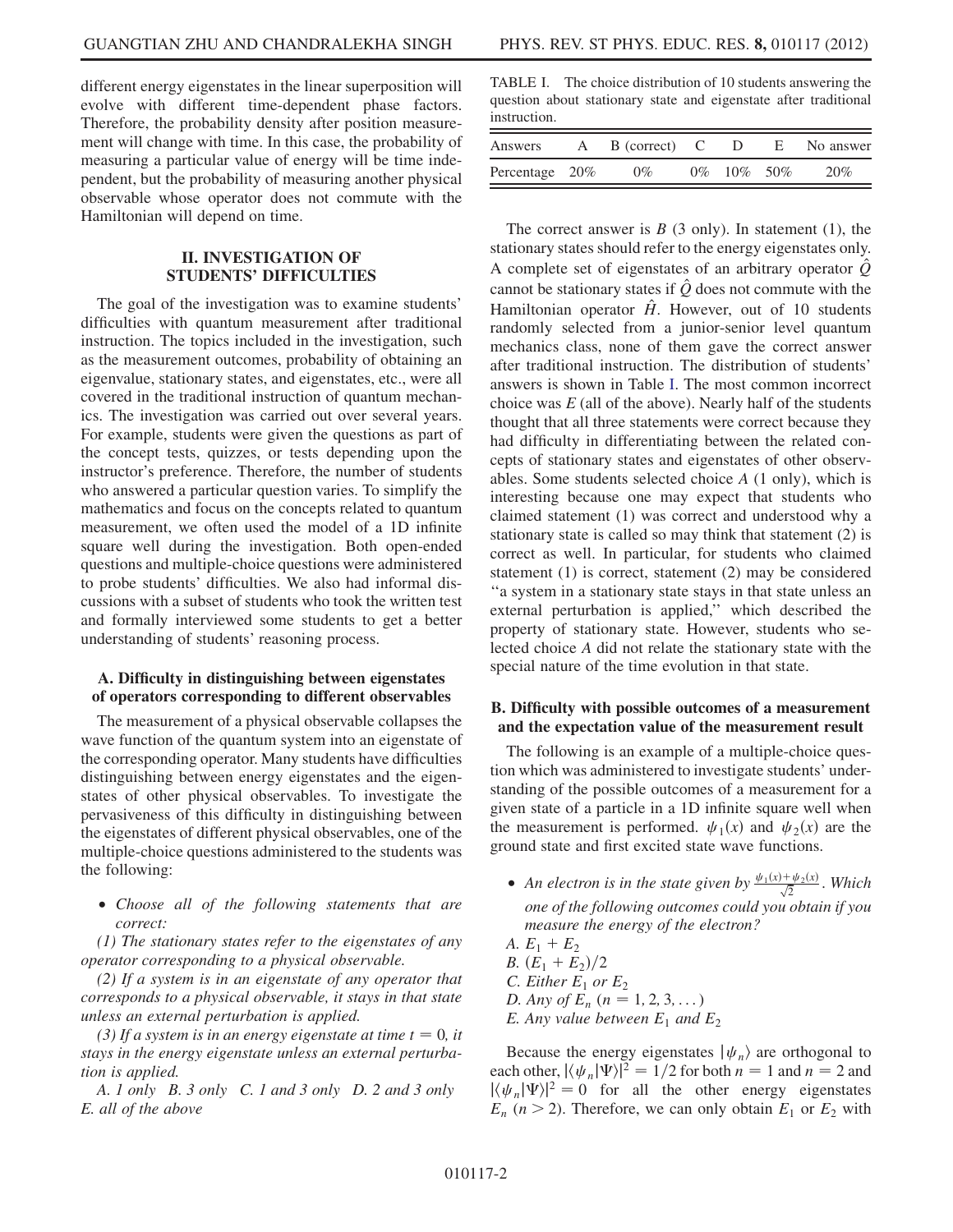equal probability but no other energy. The distribution of students' answers is shown in Table [II.](#page-2-0) Six out of 15 students in a junior-senior quantum mechanics class chose the correct answer C (either  $E_1$  or  $E_2$ ). The most common incorrect choice selected by 27% of the 15 students was B  $[(E_1 + E_2)/2]$ , which actually represents the expectation value of energy. Students mistakenly claimed that the expectation value is the measured value of energy. Informal discussions with individual students and individual think-aloud interviews [[17](#page-7-2)] indicated that many students were not only confused about the distinction between individual measurements and expectation values, they also had difficulty distinguishing between the probability of measuring a particular value of an observable in a given state and the measured value or the expectation value. For example, during individual interviews, students often wrote  $\langle \psi_n|\hat{H}|\psi_n\rangle$  or even  $\langle \Psi|\hat{H}|\Psi\rangle$  as the probability of measuring  $E_n$  in the state  $|\Psi\rangle$ . When these students were explicitly asked to compare their expressions for the probability of measuring a particular value of energy and the expectation value of energy, some students appeared concerned. They recognized that these two concepts were different but they still struggled to distinguish these concepts. They could not write an expression for the probability of measuring  $E_n$  either using the Dirac notation or in the position space representation using the integral form.

Discussions with students and individual interviews suggest that some of them had difficulty in differentiating between the probability of measuring each possible value of an observable and the expectation value of that observable in a given state. Since the expectation value in a given state equals the average of a large number of measurements of that observable on identically prepared systems, it is equal to the sum of the eigenvalues of the corresponding operator times their probabilities in the given state. Many students had difficulty with the statistical interpretation of the expectation value of  $Q$  as the average of a large number of measurements on identically prepared systems in state  $|\Psi\rangle$ . For example, a survey question which was administered to 202 graduate students from seven universities illustrates it as follows [\[11\]](#page-6-5):

• The wavefunction of an electron in a 1D infinite square well of width a at time  $t = 0$  is given by  $\Psi(x, t = 0) = \sqrt{2/7} \psi_1(x) + \sqrt{5/7} \psi_2(x)$ . Answer the following questions.

(a) You measure the energy of an electron at time  $t = 0$ . Write down the possible values of the energy and the probability of measuring each.

<span id="page-2-0"></span>TABLE II. The choice distribution of 15 students answering the question about energy measurement outcome after traditional instruction.

| Answers               | $\bf{B}$ | $C$ (correct) $D$ |             | E No answer |
|-----------------------|----------|-------------------|-------------|-------------|
| Percentage $13\%$ 27% |          | 40%               | $7\%$ $7\%$ | 6%          |

(b) Calculate the expectation value of the energy in the state  $\Psi(x, t)$ .

Sixty-seven percent of the graduate students answered question (a) correctly and 7% of them were confused about the distinction between the energy eigenvalues and the expectation value of energy. However, only 39% of the students provided the correct response for question (b) above. Many students who could calculate the probability for measuring each energy in question (b) did not use the probabilities to find the expectation value. Some of them tried to find the expectation value by sandwiching the Hamiltonian with the state of the system (i.e.,  $\langle \Psi | \hat{H} | \Psi \rangle$ , which is correct and some even wrote down correct corresponding integrals but then struggled with the calculation.

#### C. Difficulty with the probability of measuring energy

When we explicitly asked students to find the probability of obtaining energy  $E_2$  for the state  $\frac{|\psi_1\rangle + |\psi_2\rangle}{\sqrt{2}}$  in a 1D infinite square well, many of them could provide the correct answer  $1/2$  by observing the coefficients. To evaluate whether students could calculate the probability of measuring a particular value of energy by projecting the state vector along the corresponding energy eigenstate for the case where the wave function is not written explicitly in terms of a linear superposition of energy eigenstates, the following question about a triangle shaped wave function in a 1D infinite square well was administered:

• The state of an electron at  $t = 0$  is given by  $\Psi(x) = Ax$ when  $0 \le x \le \frac{a}{2}, \Psi(x) = A(a - x)$  when  $\frac{a}{2} \le x \le a$ and  $\Psi(x) = 0$  elsewhere. Here A is the normalization constant. What is the probability that an energy measurement at time  $t = 0$  yields energy  $E_2$ ? (If there is an integral in your expression for the probability, you need not evaluate the integral but set it up properly with appropriate limits. Ignore the fact that the first derivative of the wavefunction is not continuous.)

Unlike the state  $(\vert \psi_1 \rangle + \vert \psi_2 \rangle)/\sqrt{2}$  which is composed of only two energy eigenstates, the triangle function state  $|\Psi\rangle$ [or  $\Psi(x)$  in the position space] is a superposition of infinitely many energy eigenstates, i.e.,  $|\Psi\rangle = \sum_{n=1}^{\infty} c_n |\psi_n\rangle$ . The expansion coefficient equals  $\langle \psi_n | \Psi \rangle = \overline{\int_{-\infty}^{+\infty}} \psi_n^*(x) \Psi(x) dx$ and  $|c_n|^2$  is the probability of obtaining energy  $E_n$  when energy is measured for the state  $|\Psi\rangle$ . Thus, to answer this question correctly, students need to write  $|\Psi\rangle$  as a linear superposition of  $|\psi_n\rangle$  and find the component of  $|\Psi\rangle$  along  $|\psi_n\rangle$ .

Only one student out of 15 provided the correct answer and some students left this question blank. Other students had two common mistakes. Twenty percent of the students wrote down the energy expectation value  $\langle \Psi | \hat{H} | \Psi \rangle$  to represent the energy measurement probability. In further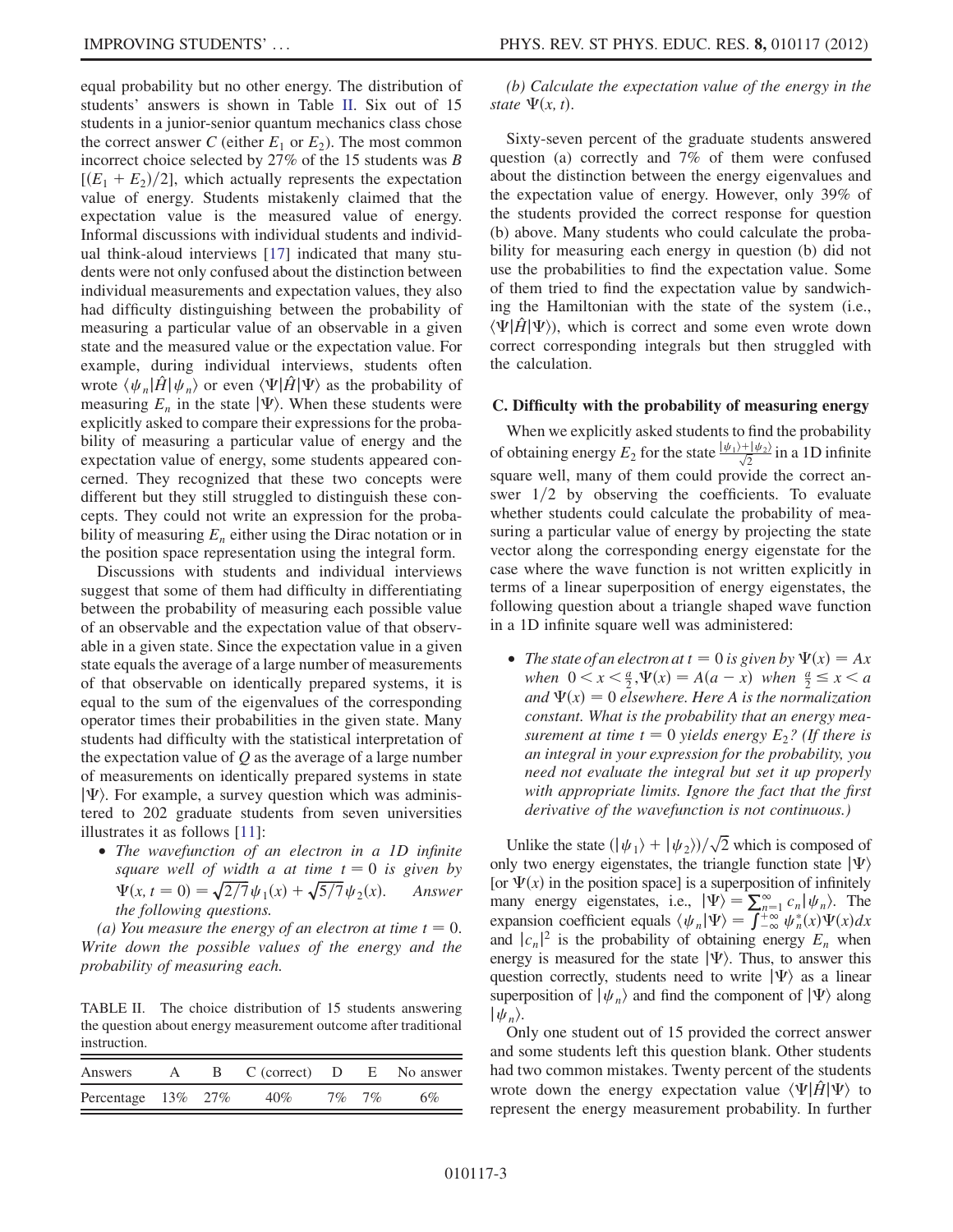informal discussions and formal interviews with some students, we asked how the expression  $\langle \Psi | \hat{H} | \Psi \rangle$  which only involved state  $|\Psi\rangle$  would favor energy  $E_2$  over any other energy. Some of the students then changed their answers to  $\langle \psi_2 | \hat{H} | \Psi \rangle$  which was still incorrect. Another 27% of the students claimed that the ''probability'' of measuring any physical observable was represented by  $|\Psi(x)|^2$  according to the interpretation of wave function. These students were confusing the probability density for measuring position with the probability of measuring other physical observables such as energy.

A similar multiple-choice question about a parabola shaped wave function was administered to 76 students in six universities as shown below:

- Consider the following wavefunction for a 1D infinite square well:  $\Psi(x) = Ax(a - x)$  for  $0 \le x \le a$  and  $\Psi(x) = 0$  otherwise. A is a normalization constant. Which one of the following expressions correctly represents the probability of measuring the energy  $E_n$  for the state  $\Psi(x)$ ?
- A.  $\int_0^a \psi_n^*(x) \hat{H} \Psi(x) dx|^2$
- B.  $\int_0^a \psi_n^*(x) \Psi(x) dx|^2$
- C.  $|\psi_n^*(x)\hat{H}\Psi(x)|^2$
- $D. |\psi_n^*(x)\Psi(x)|^2$
- E.  $|\Psi(x)|^2$

Among the 76 students, 61 were junior or senior undergraduate students and the others were first year graduate students in the physics department. The distributions of the undergraduate and graduate students' answers are listed in Table [III](#page-3-0). About one-third of both the graduate and undergraduate students chose the correct answer B. The undergraduate students tended to include the Hamiltonian operator in calculating the probability of measuring a particular energy eigenvalue. For example, 49% of the undergraduate students incorrectly selected the distractor option A which is an equivalent expression for  $|\langle \psi_n|\hat{H}|\Psi\rangle|^2$ . However, the first year graduate students were more likely to neglect the integral part in calculating the measurement probability. Five out of 15 graduate students mistakenly chose the option D,  $|\psi_n^*(x)\Psi(x)|^2$ , but only 2% of the undergraduate students made such mistake.

Another multiple-choice question given to the same 76 students asked about the energy measurement outcomes for the state  $\sqrt{4/7}|\psi_1\rangle + \sqrt{3/7}|\psi_2\rangle$ . Fifty-five percent of

<span id="page-3-0"></span>TABLE III. The choice distributions of 61 undergraduate students and 15 graduate students answering the question about energy measurement probability.

| Answers           |     | A B (correct) C | $\Box$          | E No answer |
|-------------------|-----|-----------------|-----------------|-------------|
| Undergraduate 49% |     | 31%             | $10\%$ 2\% 5\%  | 3%          |
| Graduate          | 27% | 27%             | $0\%$ 33\% 13\% | $0\%$       |

all the 76 students provided the correct answer. Twentyone percent of the students incorrectly claimed that other energies  $E_n$  besides  $E_1$  and  $E_2$  could also be obtained but the probability of measuring  $E_1$  would be largest. Another 12% of the students thought that all the possible energies  $E_n$  can be measured with the same probability.

#### D. Difficulties with the time development of the wave function after the measurement of an observable

Within the Copenhagen interpretation of quantum mechanics, the measurement of an observable is treated separately from the ''normal'' time evolution of the system according to TDSE. When a measurement is performed, the state of the system instantaneously collapses to an eigenstate of the operator corresponding to the observable measured after which the system will evolve normally according to the TDSE. We investigated students' understanding of the time development of the wave function according to the TDSE after the measurement of an observable by asking 15 students the following question about consecutive position measurement for a 1D infinite square well:

• If you make a measurement of position on an electron in the ground state of a 1D infinite square well and wait for a long time before making a second measurement of position, do you expect the outcome to be the same in the two measurements? Explain.

To correctly answer this question, students must know the following: (1) the ground state wave function will collapse into a position eigenfunction (a delta function in position) after the first position measurement; (2) the position eigenfunction is not a stationary state wave function so the wave function will evolve in time in a nontrivial manner and it will not in general be found in a position eigenstate after a time  $t$ . Therefore, after a long time, the second measurement of position in general will yield a different value from the first measurement. We note however that in an infinite square well, the time evolution of the system is such that the wave function repeats itself with a certain periodicity.

### Difficulty D.1: System remains in the energy eigenstate after a position measurement.

In response to this question, some students thought that the system will be in the ground state after both the first and the second position measurements. Informal discussions with some students and formal interviews with a handful of students suggest that those with these types of responses often did not realize the difference between an energy eigenstate and a position eigenstate. They claimed that if the system is in the ground state, it will remain in that state. Students who were explicitly asked what would happen if the initial state before the measurement was the first excited state (which is also an energy eigenstate) typically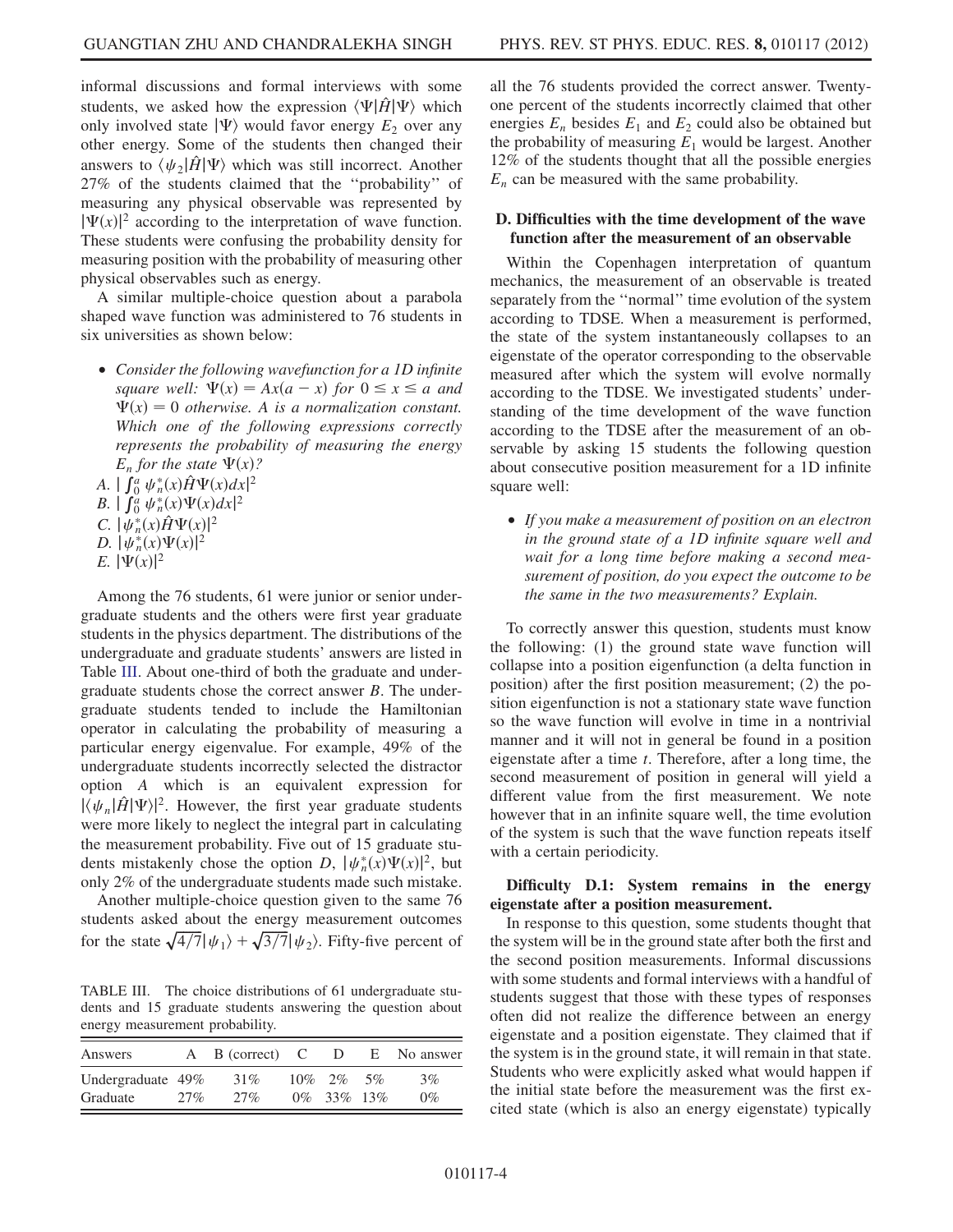responded that it will remain in that state since even that state is an ''eigenstate.'' In the written survey, only one out of 15 students explicitly mentioned the wave function collapse after the first position measurement. However, his response was ''the wavefunction collapses into the measured state'' and he did not elaborate that the ''measured state'' is actually a position eigenstate.

#### Difficulty D.2: System stays in the position eigenstate at any time after a position measurement.

Some students claimed that after the first position measurement the system gets "stuck" in a position eigenstate and did not know that the position eigenfunction (unlike the energy eigenfunctions for a time-independent Hamiltonian) evolves in time in a nontrivial manner and the system does not remain a position eigenfunction for all future time t. These students claimed that the second position measurement will yield the same value as the first one unless there was an ''outside disturbance.'' Only two out of 15 students mentioned the correct time evolution of the quantum mechanical system after the position measurement.

# Difficulty D.3: System finally goes back to the initial state.

Students were also asked another series of questions about measurement when the initial state of the system at time  $t = 0$  is  $\Psi(x, 0) = \sqrt{2/7} \psi_1(x) + \sqrt{5/7} \psi_2(x)$  for an electron confined in a 1D infinite square well as follows:

- *Q1. If the energy measurement yields*  $4\pi^2\hbar^2/(2ma^2)$ , what is the wavefunction right after the wavefunction right after measurement?
- *Q2. Immediately after the energy measurement in Q1*, you measure the position of the electron. What possible values could you obtain and what is the probability of each?
- *Q3. After the position measurement in Q2*, you wait for time  $t > 0$  and measure the position again. Would the probability of measuring each possible value be different from Q2?

Q1, which asks about the state of the system long after the energy measurement (instead of immediately after the measurement as in the open-end question), has been given as a multiple-choice question to 76 students from 6 universities. An analysis of the student responses suggests that 20% of the students did not know that the wave function would collapse at the instant the energy was measured. Also, 36% of the students thought the wave function will collapse upon energy measurement but finally evolved back to the initial state  $\sqrt{2/7} \psi_1(x) + \sqrt{5/7} \psi_2(x)$  long time after the measurement. During the individual interview, a student said, ''it's like tossing a coin. You can get either head or tail after the measurement. But when you make another measurement, it goes back to a coin (with two sides).'' Such a statement also indicates that the student made an inappropriate transfer of a classical probability concept to quantum probability.

### Difficulty D.4: Probability density for position measurement.

Born's probabilistic interpretation of the wave function can also be confusing for students. In Q2 above, the wave function of the system before the position measurement is the energy eigenstate  $\psi_2(x) = \sqrt{2/a} \sin(2\pi x/a)$ . We expected students to note that one can measure position values between  $x = 0$  and  $x = a$  (except  $x = 0$ ,  $a/2$ , and a where the wave function is zero), and according to Born's interpretation, $|\psi_2|^2 dx$  gives the probability of finding the particle in a narrow range between x and  $x + dx$ . However, only 38% of students provided the correct response. Partial responses were considered correct for tallying purposes if students wrote anything that was correct related to the above wave function, e.g., ''The probability of finding the electron is highest at  $a/4$  and 3a/4." "The probability of finding the electron is non-zero only in the well,'' etc. [\[18\]](#page-7-3).

Eleven percent of the students tried to find the expectation value of position instead of the probability of finding the electron at a given position. They wrote the expectation value of position in terms of an integral involving the wave function. Many of them explicitly wrote that probability  $=$  $\left(\frac{2}{a}\right) \int_0^a x \sin^2(2\pi x/a) dx$  and claimed that instead of the expectation value they were calculating the probability of measuring the position of the electron.

During the interview [\[18\]](#page-7-3), one student said (and wrote on paper) that the probability of position measurement is  $\int x \hat{z} \psi|^2 dx$  ( $\psi = \psi_2$  in Q2 above). When the interviewer asked why  $|\psi|^2$  should be multiplied with x and if there is any significance of  $|\psi|^2 dx$  alone without multiplying it by x, the student said, " $|\psi|^2$  gives the probability of the wavefunction being at a given position and if you multiply it by x you get the probability of measuring (student's emphasis) the position  $x$ ." When the student was asked questions about the meaning of the ''wavefunction being at a given position,'' and the purpose of the integral and its limits, the student was unsure. He said that the reason he wrote the integral is because  $x|\psi|^2 dx$  without an integral looked strange to him. Similar confusion about probability in classical physics situations have been found [[19](#page-7-4)].

# Difficulty D.5: Use of classical language to describe time evolution of quantum systems.

Out of the ten students who were given Q3 above, none of them could answer it correctly though it assesses the same concepts as in the consecutive position measurement question discussed earlier. In the consecutive position measurement question, some students used a classical description to answer the question about the time evolution after the measurement such as ''the electron moves around.'' Discussions with individual students and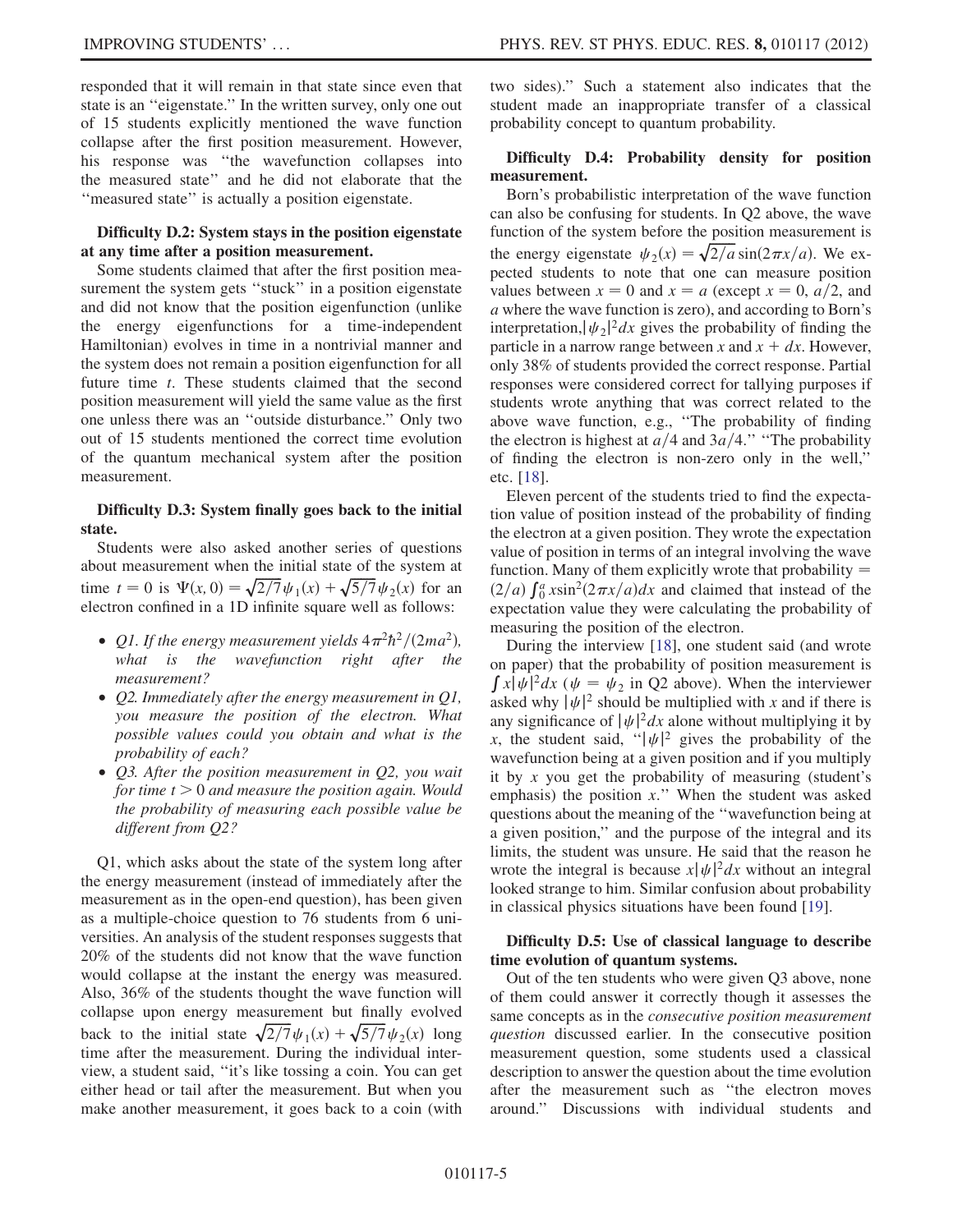interviews suggest that such classical responses reflect students' discomfort describing the time evolution of a quantum system in terms of the time-development of wave function.

# E. Incorrectly believing that an operator acting on a state corresponds to a measurement of the corresponding observable

One of the questions on a survey given to more than 200 graduate students asked them to consider the following statement [[11](#page-6-5)]: ''By definition, the Hamiltonian acting on any allowed (possible) state of the system  $|\psi\rangle$  will give the same state back, i.e.  $\hat{H} |\psi\rangle = E |\psi\rangle$ , where E is the energy of the system.'' Students were asked to explain why they agree or disagree with this statement. We expected students to disagree with the statement and note that it is only true if  $|\psi\rangle$  is a stationary state. In general, $|\psi\rangle = \sum_{n=1}^{\infty} C_n |\psi_n\rangle$ where  $|\psi_n\rangle$  are the stationary states and  $C_n = \langle \psi_n | \psi \rangle$ . Then,  $\hat{H}|\psi\rangle = \sum_{n=1}^{\infty} C_n E_n|\psi_n\rangle \neq E|\psi\rangle$ .

Eleven percent of the students answering this question incorrectly claimed that any statement involving a Hamiltonian operator acting on a state is a statement about the measurement of energy. Some of these students who incorrectly claimed that  $\hat{H}|\psi\rangle = E|\psi\rangle$  is a statement about energy measurement agreed with the statement while others disagreed. Those who disagreed often claimed that  $\hat{H}|\psi\rangle = E_n|\psi_n\rangle$  because as soon as  $\hat{H}$  acts on  $|\psi\rangle$ , the wave function will collapse into one of the stationary states  $|\psi_n\rangle$  and the corresponding energy  $E_n$  will be measured. The following are two typical responses in this category:

- Disagree. Hamiltonian acting on a state (measurement of energy) will return an energy eigenstate.
- When  $|\psi\rangle$  is a superposition state and  $\hat{H}$  acts on  $|\psi\rangle$ ,  $|\psi\rangle$  evolutes to one of the  $|\psi_n\rangle$  so we have  $\hat{H}|\psi\rangle =$  $E_n|\psi_n\rangle$ .

Formal interviews, informal discussions and written reasonings suggest that these students often believed that the measurement of any physical observable in a particular state is achieved by acting with the corresponding operator on the state. The incorrect notions expressed above are often overgeneralizations of the fact that after the measurement of energy, the system is in a stationary state so  $\hat{H}|\psi_n\rangle = E_n|\psi_n\rangle$  and students felt that there should be an equation describing the collapse of the wave function.

Individual interviews related to this question suggest that some students believed that whenever an operator  $\hat{Q}$ corresponding to a physical observable  $Q$  acts on any state  $|\psi\rangle$ , it will either yield a corresponding eigenvalue  $\lambda$  and the same state back, i.e.,  $\hat{Q}|\psi\rangle = \lambda |\psi\rangle$  or yield  $\hat{Q}|\psi\rangle =$  $\lambda_n |\phi_n\rangle$  where  $|\phi_n\rangle$  is the *n*th eigenstate of  $\hat{Q}$  in which the system collapses and  $\lambda_n$  is the corresponding eigenvalue (but actually,  $\hat{Q}|\phi_n\rangle = \lambda_n |\phi_n\rangle$ ).

We further explored this issue by asking 17 and 15 graduate students at the end of their first semester and second semester graduate level quantum mechanics course the following question. Fifteen graduate students were the same in both semesters.

• Consider the following conversation between Andy and Caroline about the measurement of an observable Q for a system in a state  $|\psi\rangle$  which is not an eigenstate of  $\hat{O}$ :

Andy: When an operator  $\hat{Q}$  corresponding to a physical observable Q acts on the state  $|\psi\rangle$ , it corresponds to a measurement of that observable. Therefore,  $\hat{O}(\psi) = q(\psi)$ where q is the observed value.

Caroline: No. The measurement collapses the state so  $\hat{Q}|\psi\rangle = q|\psi_q\rangle$  where  $|\psi_q\rangle$  on the right hand side of the equation is an eigenstate of  $\hat{Q}$  with eigenvalue q.

With whom do you agree?

- A. Agree with Caroline only
- B. Agree with Andy only
- C. Agree with neither
- D. Agree with both
- E. The answer depends on the observable Q.

We note that the question was not posed as a multiplechoice question at the end of the first semester course but students were asked to explain whom if any they agreed with and why. There was a brief discussion of the correct response to the question after administering the survey in which this question was asked. At the end of the first semester course, 12% of the students agreed with Andy, 47% with Caroline, 29% with neither (correct response), and 12% provided no response. In the second semester, the concepts about measurement were not explicitly emphasized in the course of Quantum Mechanics II. At the end of the second semester course, the same question in the multiple-choice form was administered. This time, 20% of the students chose the distractor A, which is lower than the 47% in the first semester. However, about the same percentage of students in both semesters thought that the operator corresponding to an observable acting on any quantum state gives the eigenvalue, i.e.,  $\hat{Q}|\psi\rangle = q|\psi\rangle$ . The comparison of students' answer distribution is listed in Table [IV.](#page-5-0) Thirteen percent of the students agreed with Andy, 20% with Caroline, 7% with both, and 53% with neither (correct response). While the percentage of correct

<span id="page-5-0"></span>TABLE IV. The answer distributions of 17 graduate students in the first semester and 15 graduate students in the second semester answering the same question about energy measurement.

| Answers                    |             | B C (correct) D E No answer |              |       |
|----------------------------|-------------|-----------------------------|--------------|-------|
| First semester             | $47\%$ 12\% | 29%                         | $0\% \, 0\%$ | 12%   |
| Second semester $20\%$ 13% |             | 53%                         | $7\%$ 0\%    | $7\%$ |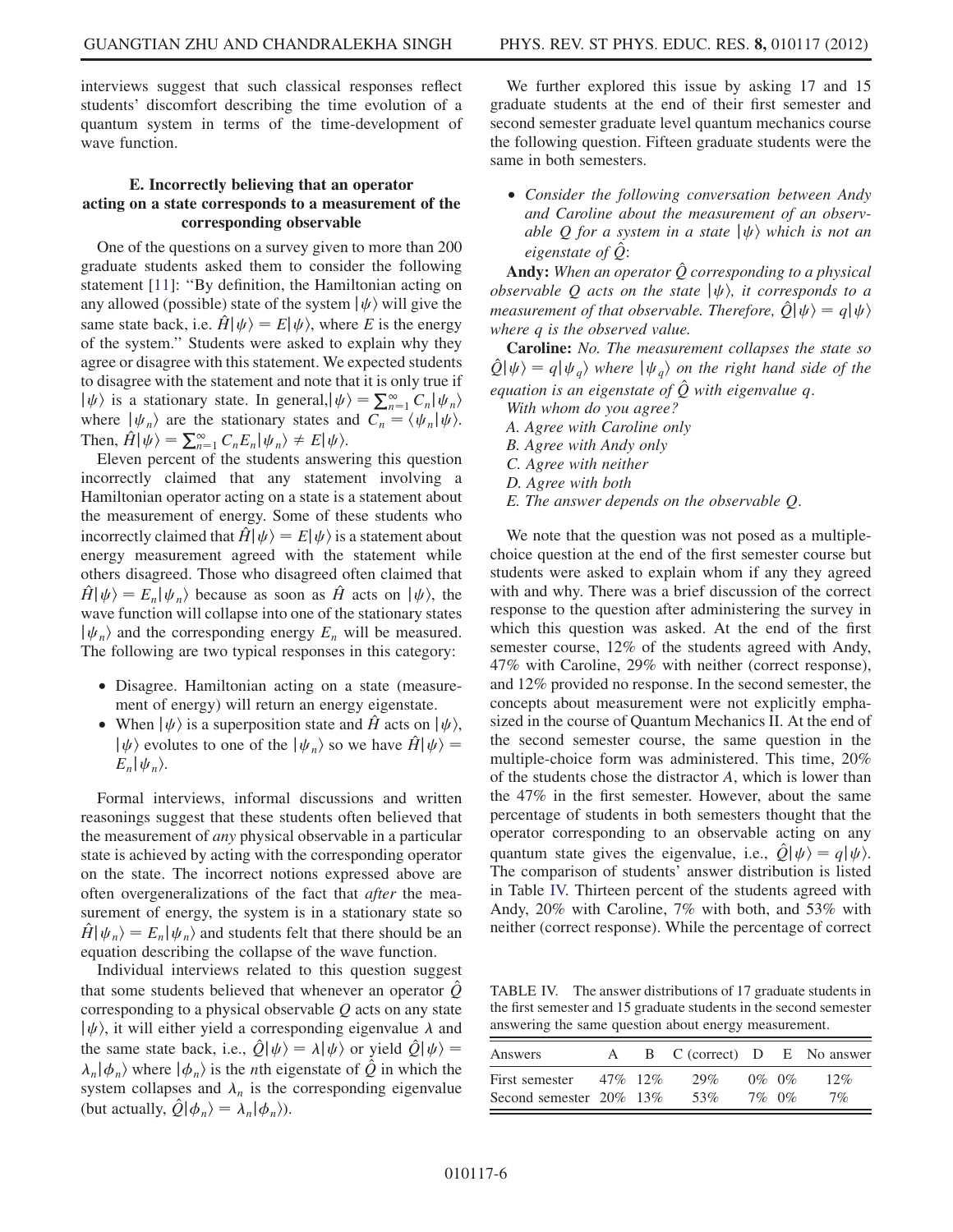response increased significantly from the first to the second administration, many students still had difficulty with this concept. Earlier, the version of this question not in the multiple-choice format was posed to 37 graduate students at the beginning of their graduate level quantum mechanics course (not the same students as those who answered it at the end of the first and second semester of their graduate level quantum mechanics course). In that group, 24% of the students agreed with Andy, 54% with Caroline, and 22% with neither (correct response). Indeed this difficulty is quite common even amongst graduate students, and graduate level instruction does not help students develop a better understanding of these concepts.

# III. SUMMARY AND CONCLUSION

We find that students share common difficulties with concepts related to quantum measurement. In particular, many students were unclear about the difference between energy eigenstates and eigenstates of other physical observables and what happens to the state of the system after the measurement of an observable. Students also had difficulty in distinguishing between the measured value, the probability of measuring it, and the expectation value. They often did not think of the expectation value of an observable as an ensemble average of a large number of measurements on identically prepared systems but rather thought of it as a mathematical procedure where an operator is sandwiched between the same bra and ket states (the state of the system) or the integral formulation for calculating the expectation value in the position representation. Students were also confused about whether the system is stuck in the state in which it collapsed right after the measurement or whether it goes back to the state before the measurement was performed. In general, students struggled with issues related to the time evolution of wave function after the measurement. Based on the investigation of students' difficulties, we developed the Quantum Interactive Learning Tutorial (QuILT) and concept tests to improve students' understanding of quantum measurement. These research-based learning tools will be discussed in the second of the two papers (Part II; see [[16](#page-7-1)]).

# ACKNOWLEDGMENTS

We thank the National Science Foundation for financial support.

- <span id="page-6-0"></span>[1] D.J. Griffiths, *Introduction to Quantum Mechanics* (Prentice Hall, Upper Saddle River, NJ, 1995).
- [2] L. D. Carr and S. B. McKagan, Graduate quantum mechanics reform, [Am. J. Phys.](http://dx.doi.org/10.1119/1.3079689) 77, 308 (2009).
- [3] D. Styer, The Strange World of Quantum Mechanics (Cambridge University Press, London, 2000).
- <span id="page-6-1"></span>[4] G. Zhu and C. Singh, Surveying students' understanding of quantum mechanics in one spatial dimension, [Am.](http://dx.doi.org/10.1119/1.3677653) J. Phys. 80[, 252 \(2012\);](http://dx.doi.org/10.1119/1.3677653) S. Y. Lin and C. Singh, Categorization of quantum mechanics problems by professors and students, [Eur. J. Phys.](http://dx.doi.org/10.1088/0143-0807/31/1/006) 31, 57 (2010); A. Mason and C. Singh, Do advanced physics students learn from their mistakes without explicit intervention?, [Am. J. Phys.](http://dx.doi.org/10.1119/1.3318805) 78[, 760 \(2010\)](http://dx.doi.org/10.1119/1.3318805).
- <span id="page-6-2"></span>[5] P. Jolly, D. Zollman, S. Rebello, and A. Dimitrova, Visualizing potential energy diagrams, [Am. J. Phys.](http://dx.doi.org/10.1119/1.18808) 66, [57 \(1998\)](http://dx.doi.org/10.1119/1.18808); D. Zollman, S. Rebello, and K. Hogg, Quantum physics for everyone: Hands-on activities integrated with technology, [Am. J. Phys.](http://dx.doi.org/10.1119/1.1435347) 70, 252 [\(2002\)](http://dx.doi.org/10.1119/1.1435347).
- [6] D. Styer, Common misconceptions regarding quantum mechanics, [Am. J. Phys.](http://dx.doi.org/10.1119/1.18288) 64, 31 (1996).
- [7] I.D. Johnston, K. Crawford, and P.R. Fletcher, Student difficulties in learning quantum mechanics, [Int. J. Sci.](http://dx.doi.org/10.1080/0950069980200404) Educ. 20[, 427 \(1998\)](http://dx.doi.org/10.1080/0950069980200404); G. Ireson, The quantum understanding of pre-university physics students, [Phys. Educ.](http://dx.doi.org/10.1088/0031-9120/35/1/302) 35[, 15 \(2000\)](http://dx.doi.org/10.1088/0031-9120/35/1/302).
- [8] S. B. McKagan, K. K. Perkins, and C. E. Wieman, Deeper look at student learning of quantum mechanics: The case

of tunneling, [Phys. Rev. ST Phys. Educ. Res.](http://dx.doi.org/10.1103/PhysRevSTPER.4.020103) 4, 020103 [\(2008\)](http://dx.doi.org/10.1103/PhysRevSTPER.4.020103); S. B. McKagan, K. K. Perkins, and C. E. Wieman, Design and validation of the Quantum Mechanics Conceptual Survey, [Phys. Rev. ST Phys. Educ. Res.](http://dx.doi.org/10.1103/PhysRevSTPER.6.020121) 6, [020121 \(2010\).](http://dx.doi.org/10.1103/PhysRevSTPER.6.020121)

- [9] M. Wittmann, R. Steinberg, and E. Redish, Investigating student understanding of quantum physics: Spontaneous models of conductivity, [Am. J. Phys.](http://dx.doi.org/10.1119/1.1447542) 70, [218 \(2002\)](http://dx.doi.org/10.1119/1.1447542).
- [10] C. Singh, Student understanding of quantum mechanics, [Am. J. Phys.](http://dx.doi.org/10.1119/1.1365404) 69, 885 (2001).
- <span id="page-6-5"></span>[11] C. Singh, Student understanding of quantum mechanics at the beginning of graduate instruction, [Am. J. Phys.](http://dx.doi.org/10.1119/1.2825387) 76, 277 [\(2008\)](http://dx.doi.org/10.1119/1.2825387).
- <span id="page-6-3"></span>[12] Research on teaching and learning of quantum mechanics, in Proceedings of the National Association for Research in Science Teaching, [perg.phys.ksu.edu/](perg.phys.ksu.edu/papers/narst/) [papers/narst/](perg.phys.ksu.edu/papers/narst/) (1999); also see theme issue of Am. J. Phys. 70, No. 3 (2002) published in conjunction with Gordon Conference on Physics Research and Education: Quantum Mechanics.
- <span id="page-6-4"></span>[13] C. Singh, M. Belloni, and W. Christian, Improving students' understanding of quantum mechanics, [Phys.](http://dx.doi.org/10.1063/1.2349732) Today 59[, No. 8, 43 \(2006\)](http://dx.doi.org/10.1063/1.2349732).
- [14] G. Zhu and C. Singh, Improving students' understanding of quantum mechanics via the Stern-Gerlach experiment, [Am. J. Phys.](http://dx.doi.org/10.1119/1.3546093) 79, 499 (2011); G. Zhu and C. Singh, Students' understanding of Stern-Gerlach experiment, [AIP Conf. Proc.](http://dx.doi.org/10.1063/1.3266744) 1179, 309 (2009).